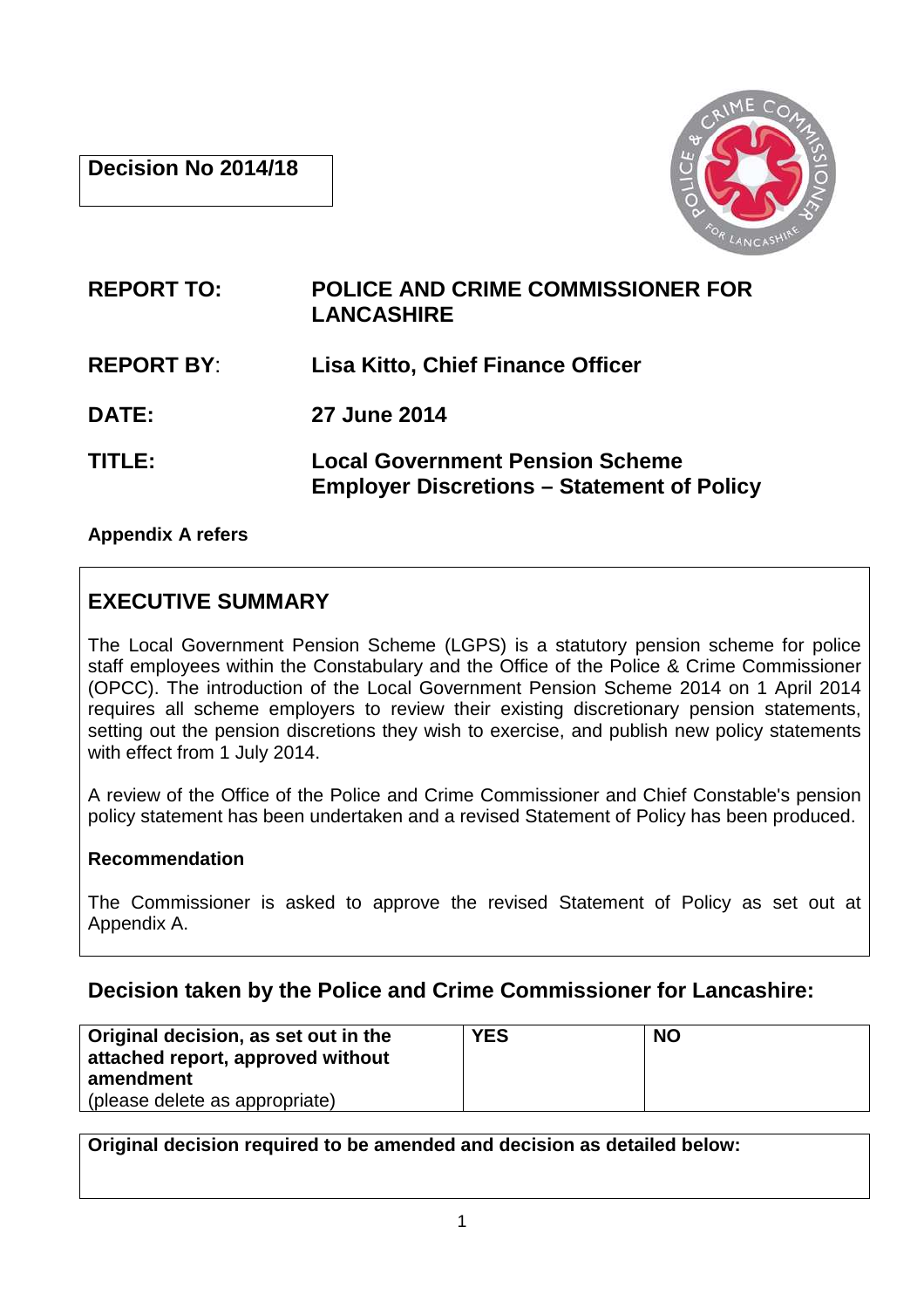**The reasons for the amended decision are as detailed below:**

**Police and Crime Commissioner: Comments** 

# **DECLARATIONS OF INTEREST**

The PCC is asked to consider any personal / prejudicial interests he may have to disclose in relation to the matter under consideration in accordance with the law, the Nolan Principles and the Code of Conduct.

# **STATEMENT OF COMPLIANCE**

The recommendations are made further to legal advice from the Monitoring Officer and the Section 151 Officer has confirmed that they do not incur unlawful expenditure. They are also compliant with equality legislation.

| Signed:                              | Signed:               |
|--------------------------------------|-----------------------|
| <b>Police and Crime Commissioner</b> | <b>Chief Officer:</b> |
| Date: 30 June 2014                   | Date:                 |

| Signed:                | Signed:                       |
|------------------------|-------------------------------|
| <b>Chief Constable</b> | <b>Chief Finance Officer:</b> |
| Date:                  | Date:                         |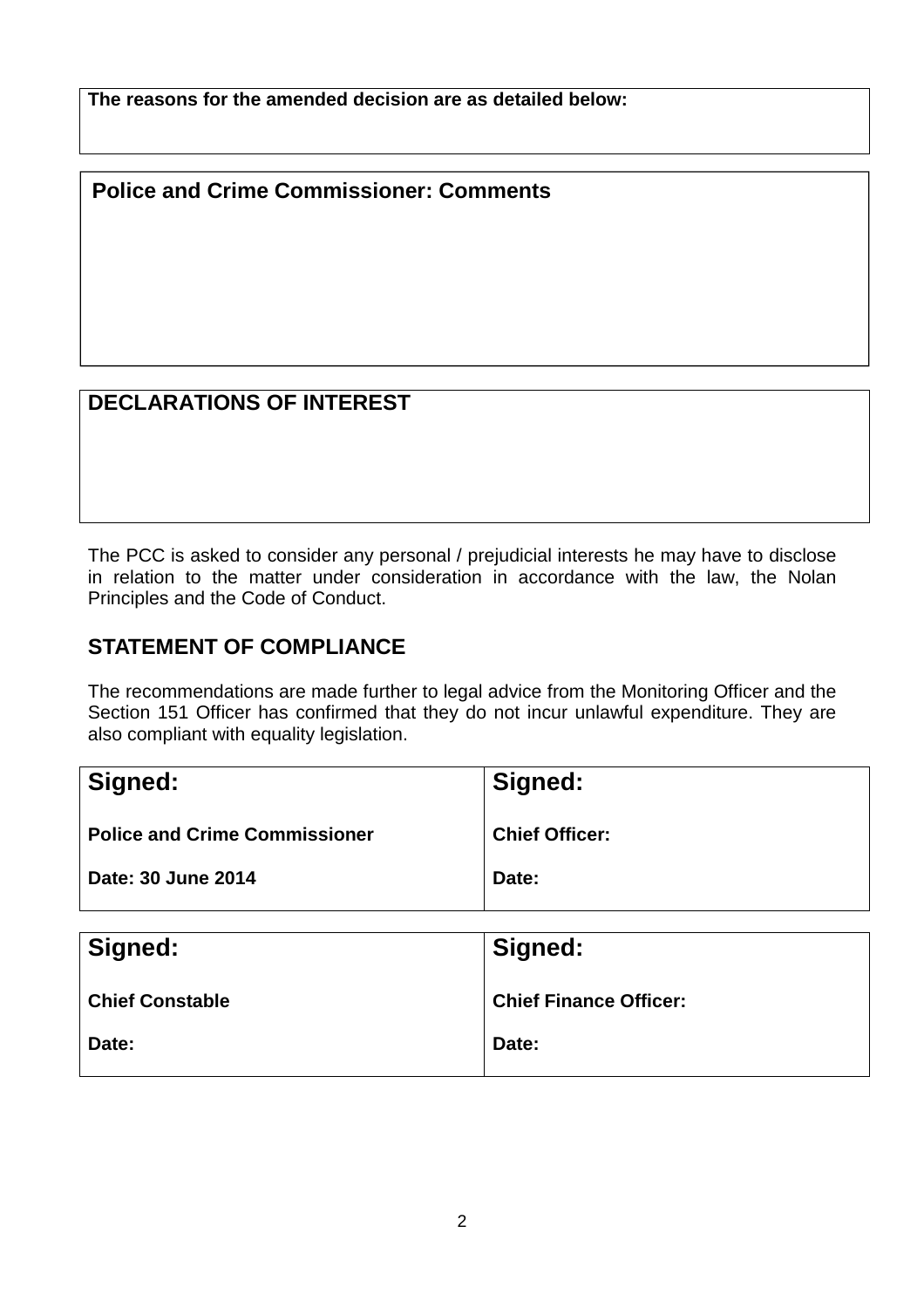# **Background**

Each scheme employer must formulate and keep under review a policy concerning the exercise of its functions in awarding additional pension to members and in operating early retirement and flexible payment provisions, including those related to redundancy and compensatory payments.

In addition to these mandatory policy decisions there are a number of other areas where discretionary policy decisions can be made by employers where required.

As a Local Government Pension Scheme employer the Commissioner and the Chief Constable are required to review and revise their policies in respect of mandatory requirements as a result of the new LGPS regulations. Other non-mandatory areas of discretions relating to the LGPS regulations have also been reviewed alongside this.

Appendix A sets out a proposed written statement of the discretionary policies that the Office of the Police and Crime Commissioner and the Chief Constable for Lancashire will apply in their exercise of the LGPS as scheme employers. In terms of the discretions, they are either not being applied or the discretion is broadly in line with the current arrangements. The only exception relates to the following:

# **Power of scheme employer to contribute towards the cost of a member purchasing additional pension**

This is a new policy statement proposing that active members who take authorised unpaid leave are written to once a year to ask them if they wish to enter into a Shared Cost Additional Pension Contribution (SCAPC) to buy back the additional pension they will have lost during the period of their unpaid leave. If an election is made within 30 days of receiving the notification it is proposed that a contribution of 2/3 of the cost will be made.

# **Consultations**

The proposed Statement of Policy has been shared with the union representatives for LGPS staff within the Office of the Police and Crime Commissioner and Lancashire Constabulary.

# **Risk Management**

Without a Statement of Policy the Commissioner and the Chief Constable would not be complying with the requirements of the LGPS. Neither would they be able to choose how they would be able to apply the specified elements of the LGPS regulations.

# **Financial Implications**

There are no direct financial implications as a result of these proposals.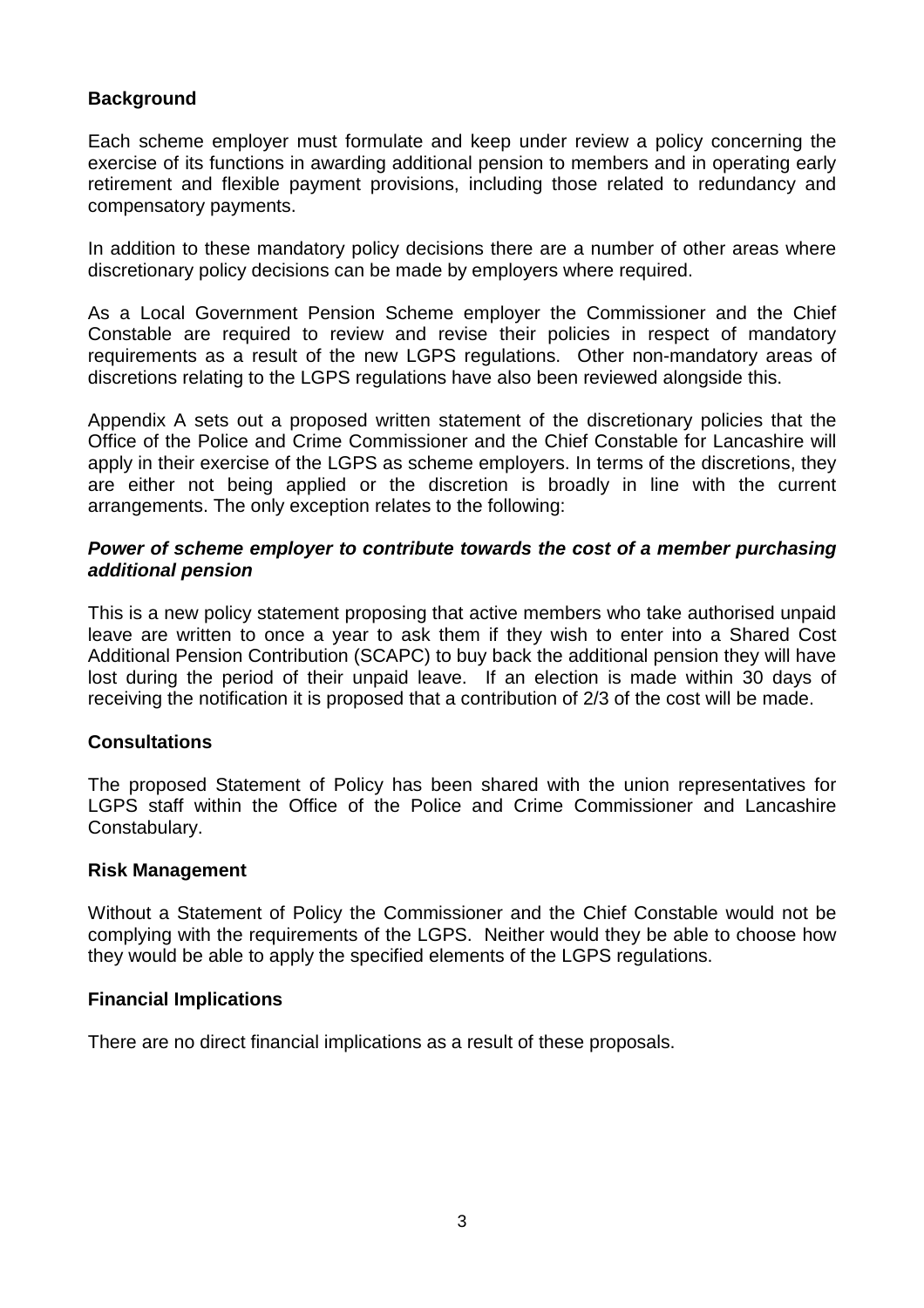**Appendix A** 





# **Local Government Pension Scheme Employer Discretions – Statement of Policy**

# **1. Introduction**

Under the rules of the Local Government Pension Scheme (LGPS) the employer has the right to authorise discretion on a number of matters regarding the administration of the pension scheme. The approach adopted in exercising discretion in this policy, is to allow the employer to make a reasonable decision in individual cases and also be clear as to the factors it will take into account in making that decision.

In formulating and reviewing this policy statement, Lancashire Constabulary and the Office of the Police & Crime Commissioner (OPCC):

- has given due regard to the extent to which the exercise of its discretionary powers (unless properly limited) could lead to a serious loss of public confidence,
- is satisfied that the policy is workable, affordable and reasonable having regard to the foreseeable costs,
- confers no contractual rights to the employee,
- will apply only the version of the policy which is current at the time the relevant event occurs to the employee/scheme member and
- retains the right to change the policy at any time.

# **2. Aims**

The employer has prepared this written statement of policy in relation to its exercise of certain discretionary functions available under the above regulations. The principles set out within this policy statement apply to all members of the LGPS.

# **3. Details**

# **PART A – Mandatory policy statements – Formulation of policy in accordance with:**

- Regulation 60 of the Local Government Pension Scheme (LGPS) Regulations 2013
- Paragraph 2 (2) of Schedule 2 to the LGPS (Transitional Provisions, Savings and Amendment) Regulations 2014
- Regulation 66 of the Local Government Pension Scheme (Administration) Regulations 2008
- Regulation 106 of the Local Government Pension Scheme Regulations 1997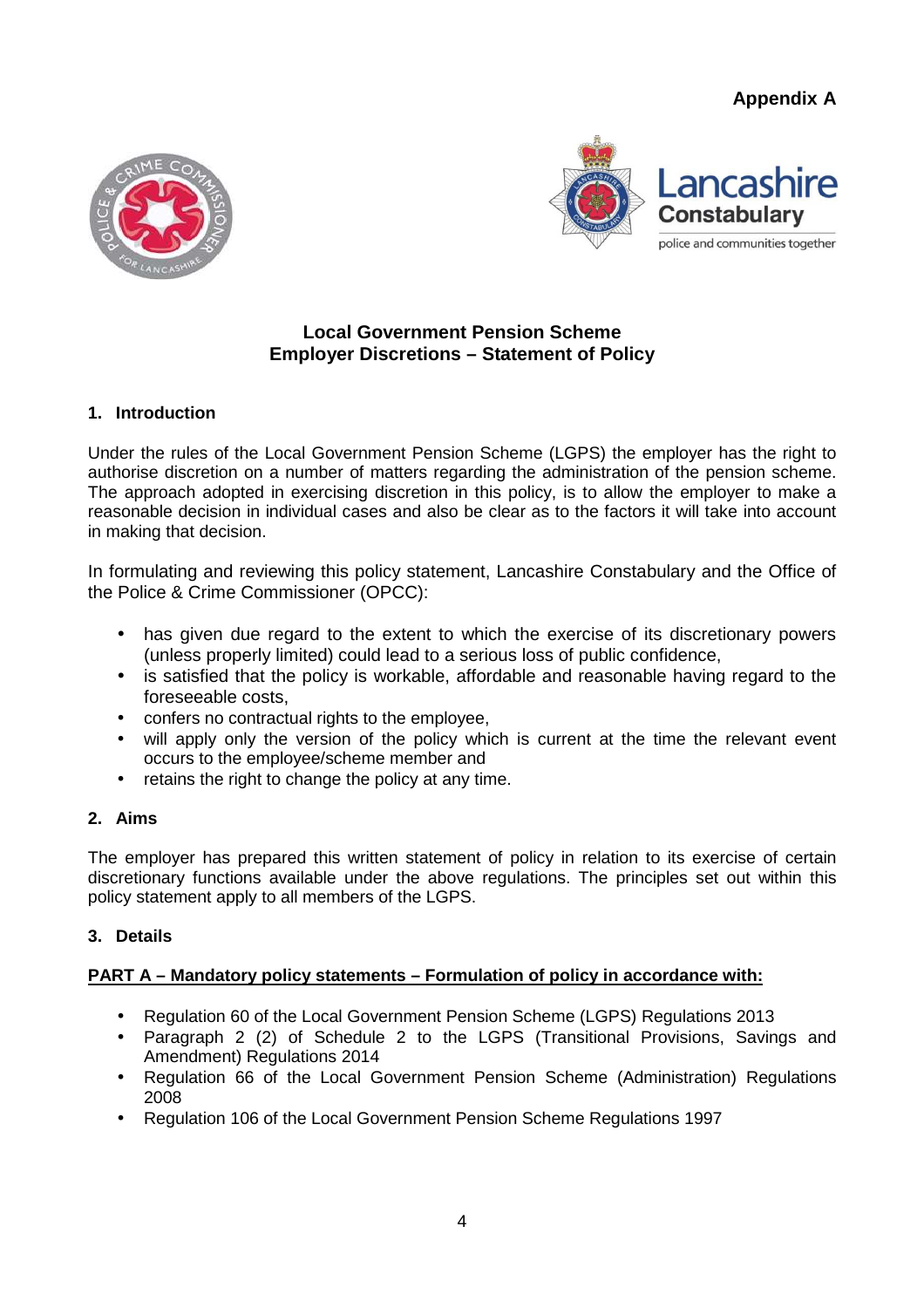#### **PART A1 – Discretions from 1 April 2014 in relation to post 31 March 2014 active members and post 31 March 2014 leavers (excluding councillor members)**

#### **Power of Scheme employer to award additional pension**

**(Regulation 31 of the LGPS Regulations 2013)** 

An employer can grant extra annual pension of up to a maximum £6,500 (figure at 1 April 2014) to an active Scheme member or within 6 months of leaving to a member whose employment was terminated on the grounds of redundancy or business efficiency. This maximum figure that can be initially awarded will be index linked and the level increased on the  $1<sup>st</sup>$  April each year.

#### **Employer's policy:**

Lancashire Constabulary and the OPCC have determined that it will not apply this provision in any circumstances.

#### **Power of Scheme employer to contribute towards the cost of a member purchasing additional pension**

**(Regulation 16 (2) (e) and 16 (4) (e) of the LGPS Regulations 2013)** 

Where an active Scheme member wishes to purchase extra annual pension of up to £6,500 (figure at 1 April 2014) by making Additional Pension Contributions (APCs), the employer may voluntarily contribute towards the cost of purchasing that extra pension via a Shared Cost Additional Pension Contribution. This maximum figure that can be initially purchased will be index linked and the level increased on the  $1<sup>st</sup>$  April each year.

#### **Employer's policy:**

Lancashire Constabulary & the OPCC will voluntarily contribute towards the cost of purchasing extra pension via a Shared Cost Additional Pension Contribution (SCAPC) only in circumstances where an active member wishes to purchase extra annual pension relating to a period of authorised unpaid leave of absence under this Regulation. The employer will write to all employees who have taken authorised leave of absence at the end of each financial year, asking them if they wish to buy back the pension lost in respect of the period of unpaid leave. If a scheme member elects to do this within 30 days of receiving the election notice, the employer will agree to enter into a SCAPC and will contribute 2/3<sup>rd</sup> of the cost. In exceptional and justifiable circumstances consideration may be given to extending the 30 day time limit.

#### **Flexible retirement**

**(Regulation 30 (6) and (8) of the LGPS Regulations 2013, Regulations 3 (5), 11(2) and 11(3) of the LGPS (Transitional Provisions, Savings and Amendment) Regulations 2014 and regulation 18(3) of the LGPS (Benefits, Membership and Contributions) Regulations 2007)** 

The Local Government Pension Scheme allows scheme members who have attained the age of 55 to draw all or part of their retirement benefits under flexible retirement arrangements even though they have not retired providing that:

- the employer consents, and
- there has been a reduction in hours, or
- a reduction in grade.

Specifically where the employer consents to flexible retirement then, in addition to the benefits the member has accrued prior to 1 April 2008 (which the member must draw), the employer can also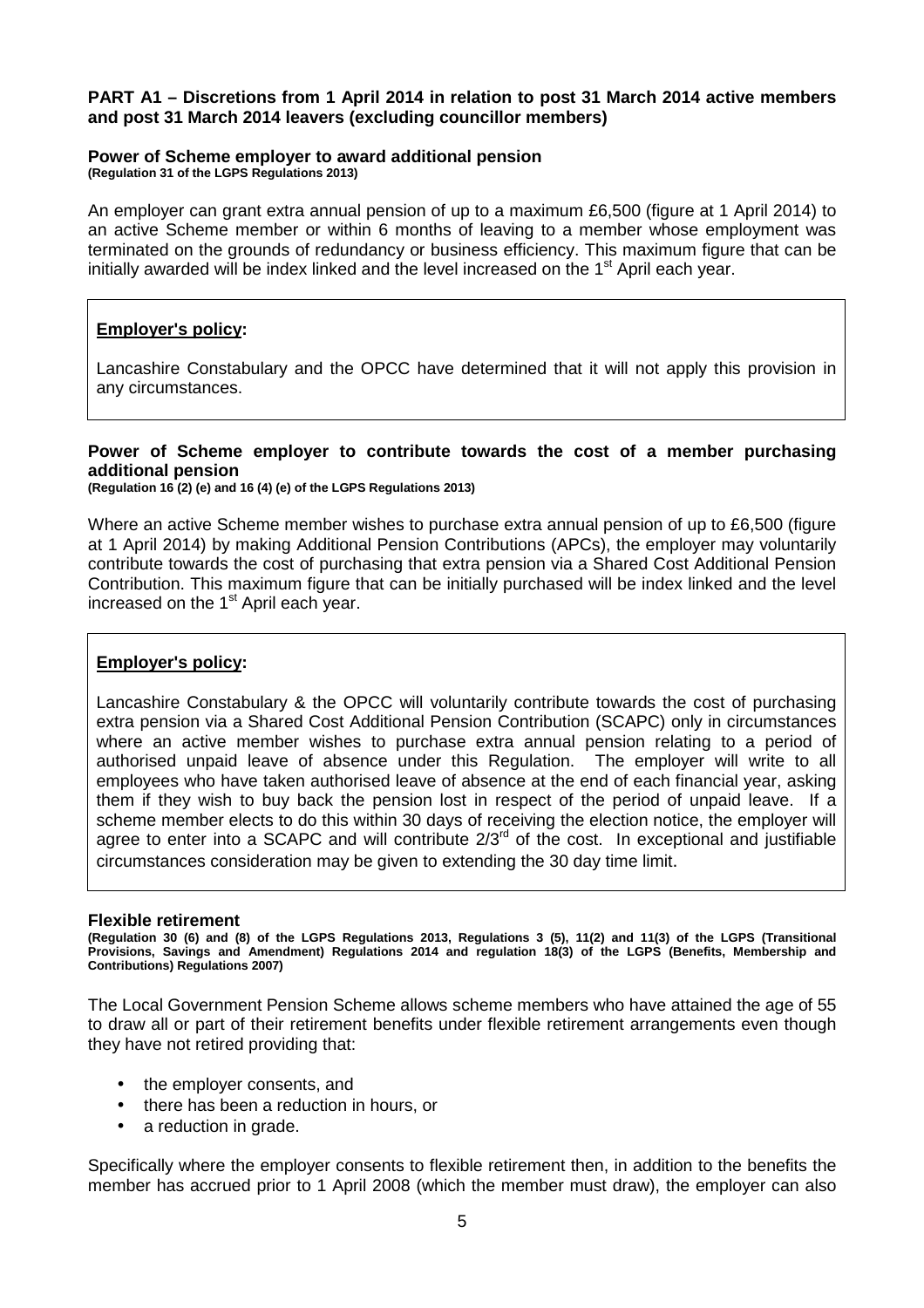allow the member to choose to draw all, part or none of the pension benefits they accrued after 31 March 2008.

However, benefits taken on flexible retirement will be subject to a potential actuarial reduction if they are being drawn earlier than the member's normal retiring age (flexible retirement provisions may be operated for members potentially up to a member's  $75<sup>th</sup>$  birthday). The reductions applied will be in accordance with quidance issued by the government actuary. Employers can if they choose waive, in whole or in part, any reductions that might apply.

### **Employer's policy**

Lancashire Constabulary and the OPCC Policy sets out the flexible retirement provisions and process by which requests from employees who have attained the age of 55, to draw all part of their retirement benefits, will be considered in accordance with the Regulations. The policy provisions are summarised below:

#### Flexible retirement policy

All applications must be submitted in writing to the relevant Human Resources & Payroll Department, indicating whether the request is on the basis of:

- a permanent reduction in hours (by a minimum of 40%);
- a reduction in grade; or
- a combination of both

Each request will be considered on its merits, with due consideration being given to the needs of, and benefits to, (a) the community, (b) the organisation and (c) the individual.

In exceptional circumstances the organisation may consider Flexible Early Retirement, where the early payment of a pension generates a cost. However, this is unlikely to be the norm and will only apply where the organisational benefits and justification are clear. In these circumstances, any costs will need to be borne by the individual.

The decision to approve the request for Flexible Early Retirement option will ultimately rest with the decision maker outlined below:

| <b>Decision Maker</b>          |
|--------------------------------|
| The Chief Executive            |
| <b>Chief Financial Officer</b> |
|                                |

#### **Early retirement and waiving actuarial reductions**

**(Schedule 2 paragraphs 1(2), 2(1), 2(2) and Regulation 3 (1) of the LGPS (Transitional Provisions, Savings and Amendment) Regulations 2014, Regulation 30(8) of the LGPS Regulations 2013 and regulation 30(5) and 30A(5) of the LGPS (Benefits, Membership and Contributions) Regulations 2007)** 

If a member leaves a local government employment before he is entitled to the immediate payment of retirement benefits, then if he is age 55 or more (or having attained age 55 and have previously been awarded deferred benefits after 01 April 2014) he may choose to receive payment of them immediately.

Any benefits payable may be reduced as appropriate in accordance with guidance issued by the Government Actuary. Employers can if they choose waive, in whole or in part, any reductions that might apply and the employer must pay to the Pension Fund a sum representing the capital cost of waiving those reductions.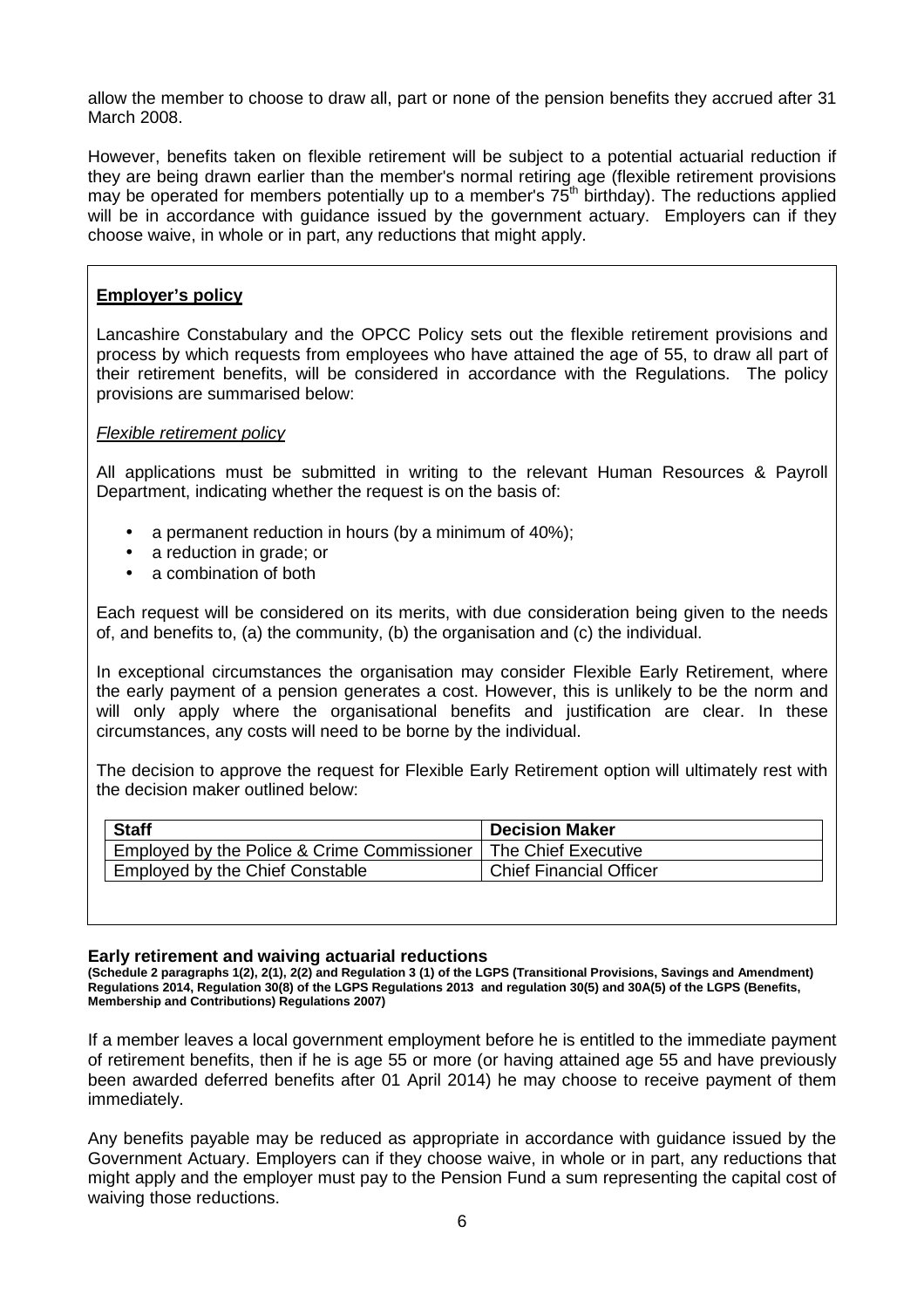Due to the complexity in the level of protected benefits that now apply to different members, establishing what level of benefits can be waived can be difficult. Appendix 1 lists the options available to employers in terms of the level of reductions that can be waived and the grounds under which they may be waived.

### **Employer's policy:**

The Constabulary or the OPCC will not operate the discretion to waive actuarial reductions on compassionate grounds automatically and will only consent to such requests, where there are exceptional reasons for doing so.

Each case will be considered by the relevant decision maker outlined below:

| <b>Staff</b>                                | <b>Decision Maker</b>          |
|---------------------------------------------|--------------------------------|
| Employed by the Police & Crime Commissioner | The Chief Executive            |
| Employed by the Chief Constable             | <b>Chief Financial Officer</b> |

**PART A2 – Discretions in relation to scheme members who ceased active membership on or after 1 April 2008 and before 1 April 2014 (excluding councillor members)** 

#### **Power of Scheme employer to award additional membership**

**(Regulation 3 (10) of the LGPS (Transitional Provisions, Savings and Amendment) Regulations 2014 and regulation 12 of the LGPS (Benefits, Membership and Contributions) Regulations 2007)** 

An employer can within 6 months of the date of termination grant extra membership in the pension scheme to a Scheme member whose employment was terminated before 1 April 2014 on the grounds of redundancy or business efficiency. Note that this is a time limited discretion which expires on 30 September 2014 for those whose employment is terminated on 31 March 2014.

# **Employer's policy**

Lancashire Constabulary and the OPCC have determined that it will not apply this provision in any circumstances.

#### **Early release of deferred benefits with employer consent**

**(Regulations 30(2), (5), 30A(3) and (5) of the LGPS (Benefits, Membership and Contributions) Regulations 2007)** 

A policy decision concerning early release of benefits needs to be made in relation to members who have left the scheme between 1 April 2008 and 31 March 2014 with deferred benefits (or suspended tier 3 benefits) who make an application to release benefits on or after age 55 and before age 60.

In addition a further policy decision is required to determine whether, on compassionate grounds, to waive any actuarial reduction that would normally be applied to deferred benefits which are paid before age 65.

#### **Employer policy**

The Constabulary and the OPCC will not automatically consent to requests for early release of benefits under these regulations.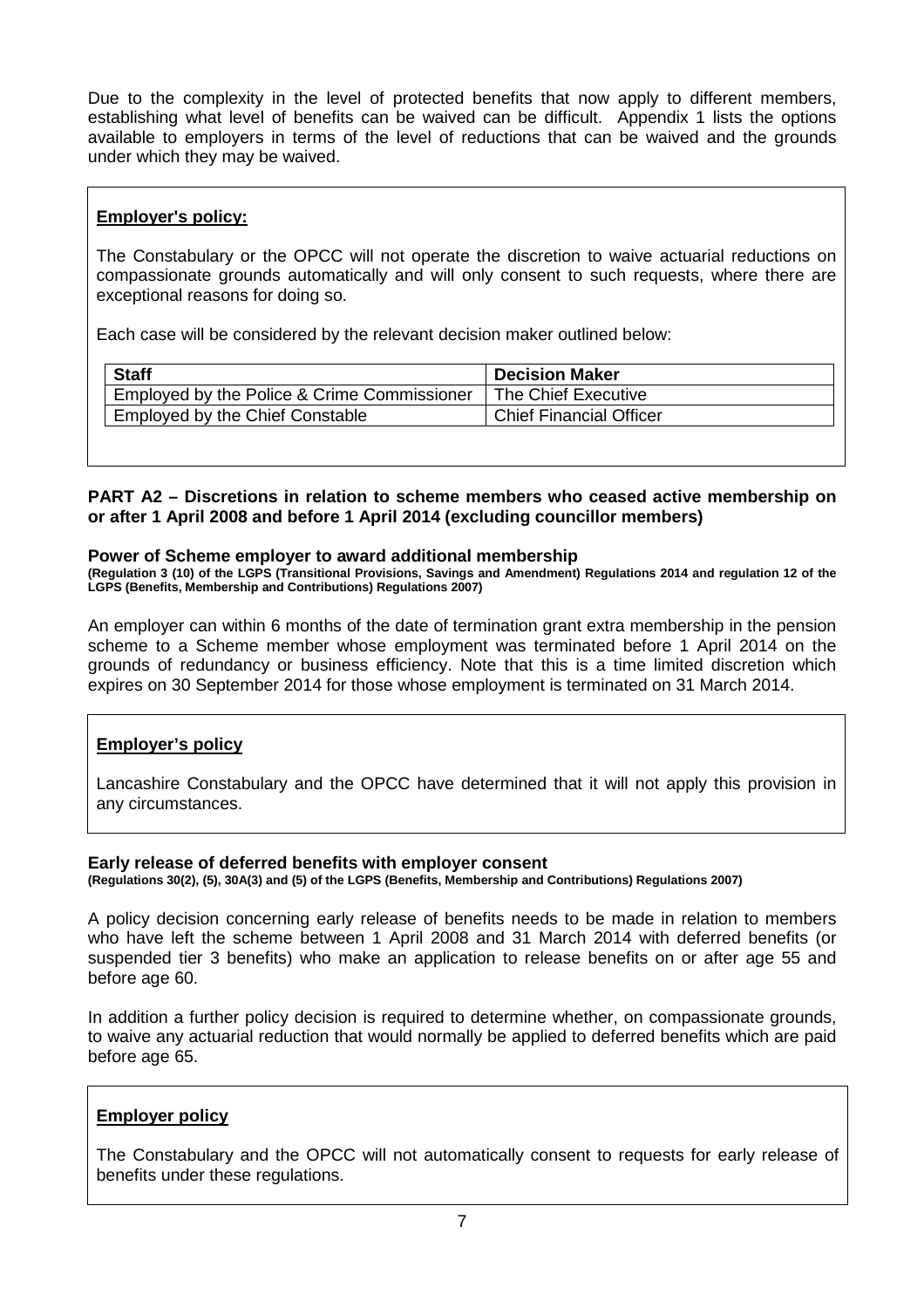Requests for early release of benefits will only be agreed where there is no associated cost to the Pension Fund unless there are exceptional reasons for doing so.

The Constabulary or the OPCC will not operate the discretion to waive actuarial reductions on compassionate grounds automatically and will only consent to such requests, where there are exceptional reasons for doing so.

Each case will be considered by the relevant decision maker outlined below:

| <b>Staff</b>                                 | <b>Decision Maker</b>          |
|----------------------------------------------|--------------------------------|
| Employed by the Police & Crime Commissioner* | The Chief Executive            |
| Employed by the Chief Constable              | <b>Chief Financial Officer</b> |

\*Including former Lancashire Police Authority staff where applicable

#### **PART A3 – Discretions in relation to scheme members who ceased active membership on or after 1 April 1998 and before 1 April 2008**

#### **Early release of deferred benefits with employer consent (Regulations 31(2) and (5) of the LGPS Regulations 1997)**

A policy decision concerning early release of benefits needs to be made in relation to active members who have left the scheme between 1 April 1998 and 31 March 2008 with deferred benefits and councillor members who left after 1 April 1998 who make an application to release benefits on or after age 50\* and before age 60.

In addition a further policy decision is required to determine whether, on compassionate grounds, to waive any actuarial reduction that would normally be applied to deferred benefits which are paid before age 65.

\*It should be noted that benefits paid on or after age 50 and before age 55 would be subject to an unauthorised payments charge under the Finance Act 2004 and, where applicable, an unauthorised payments surcharge under that Act, and a Scheme sanction charge on any benefits built up after 5 April 2006.

# **Employer policy**

The Constabulary and the OPCC will not automatically consent to requests for early release of benefits under these regulations.

Requests for early release of benefits will only be agreed where there is no associated cost to the Pension Fund unless there are exceptional reasons for doing so.

The Constabulary or the OPCC will not operate the discretion to waive actuarial reductions on compassionate grounds automatically and will only consent to such requests, where there are exceptional reasons for doing so.

Each case will be considered by the relevant decision maker outlined below:

| <b>Staff</b>                                 | <b>Decision Maker</b>          |
|----------------------------------------------|--------------------------------|
| Employed by the Police & Crime Commissioner* | The Chief Executive            |
| Employed by the Chief Constable              | <b>Chief Financial Officer</b> |

\*Including former Lancashire Police Authority staff where applicable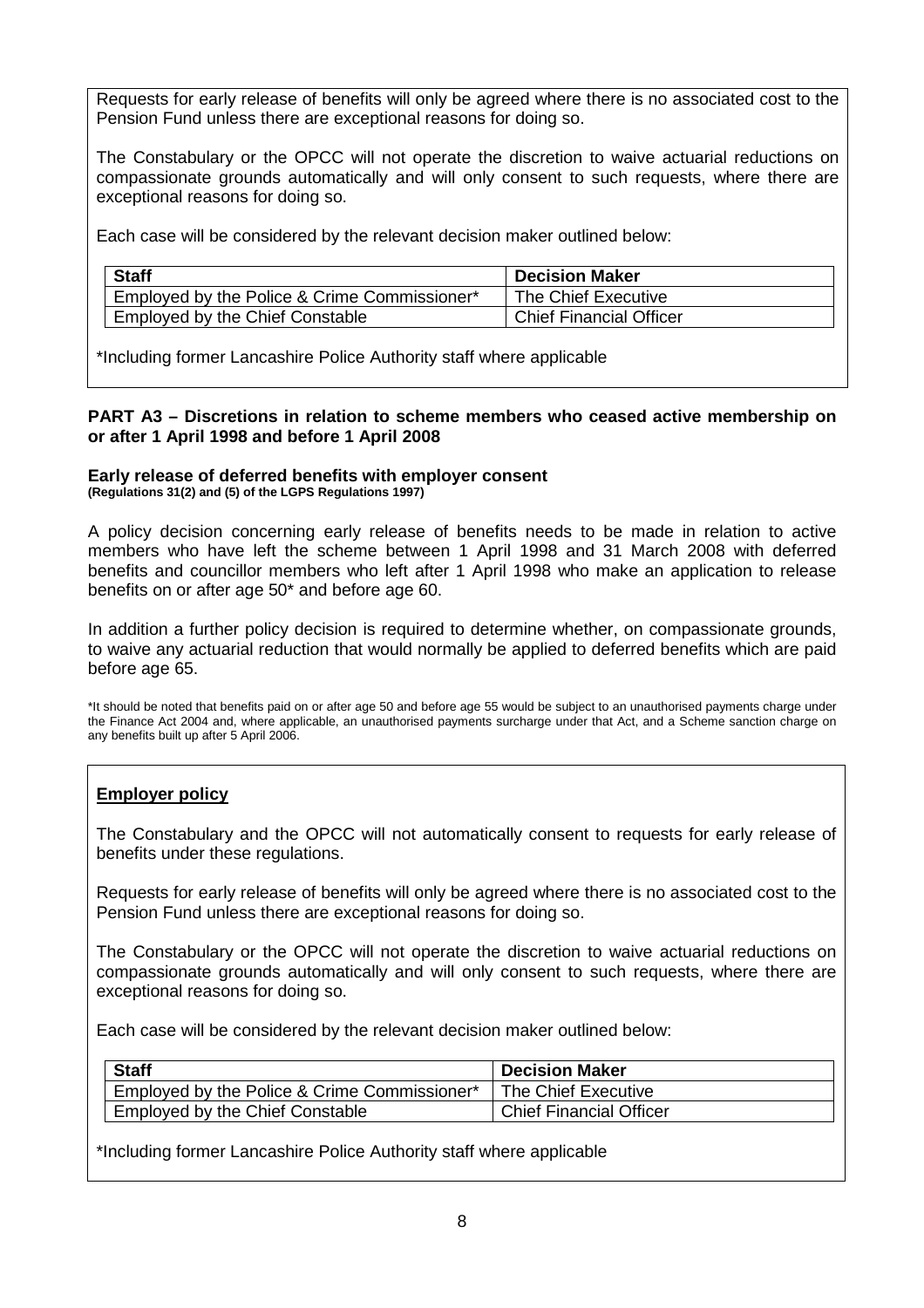#### **PART A4 – Discretions in relation to scheme members who ceased active membership before 1 April 1998**

**(Regulation D11(2) (c) of the LGPS Regulations 1995)** 

A policy decision concerning early release of benefits needs to be made in relation to active members who have left the scheme before 1 April 1998 who make an application on compassionate grounds to release benefits on or after age 50\* and before age 60. Under these rules the sole discretion for an employing authority is that they may determine on compassionate grounds that benefits are to become payable on an unreduced basis.

\*It should be noted that benefits paid on or after age 50 and before age 55 would be subject to an unauthorised payments charge under the Finance Act 2004 and, where applicable, an unauthorised payments surcharge under that Act, a Scheme sanction charge will not be payable.

#### **Employer policy**

The Constabulary and the OPCC will not automatically consent to requests for early release of benefits under these regulations.

Requests for early release of benefits will only be agreed where there is no associated cost to the Pension Fund unless there are exceptional reasons for doing so.

The Constabulary or the OPCC will not operate the discretion to waive actuarial reductions on compassionate grounds automatically and will only consent to such requests, where there are exceptional reasons for doing so.

Each case will be considered by the relevant decision maker outlined below:

| <b>Staff</b>                                 | <b>Decision Maker</b>          |
|----------------------------------------------|--------------------------------|
| Employed by the Police & Crime Commissioner* | The Chief Executive            |
| Employed by the Chief Constable              | <b>Chief Financial Officer</b> |

\*Including former Lancashire Police Authority staff where applicable

#### **PART B – Formulation of policy in accordance with further discretions under the Local Government Pension Scheme Regulations 2013**

As highlighted in the employer bulletin, there are a number of other discretions which Scheme employers may exercise under the LGPS Regulations 2013. There is, however, no requirement to have a written policy in respect of these. However the following areas of discretion would be useful for scheme members, in order for them to establish the clear policy intention that the employers hold in these particular areas.

#### **Shared Cost Additional Voluntary Contributions (SCAVCs)**

**(Regulation 17 of the LGPS Regulations 2013, Regulations 15(1)(d) of the LGPS (Transitional Provisions, Savings and Amendment) Regulations 2014, Regulation 25(3) of the LGPS (Administration) Regulations 2008 and Regulation 15(3) of the LGPS (Benefits, Membership and Contributions) Regulations 2007)** 

An active member may elect to pay AVCs into a scheme established under contract between his appropriate administering authority and a body approved for the purposes of the Finance Act 2004. An employer can, at its discretion, contribute to the AVC scheme and where they do the AVC scheme is known as a shared cost additional voluntary contributions arrangement (SCAVC). An employer should establish whether, how much and in what circumstances to either continue with an existing SCAVC or enter into a new SCAVC.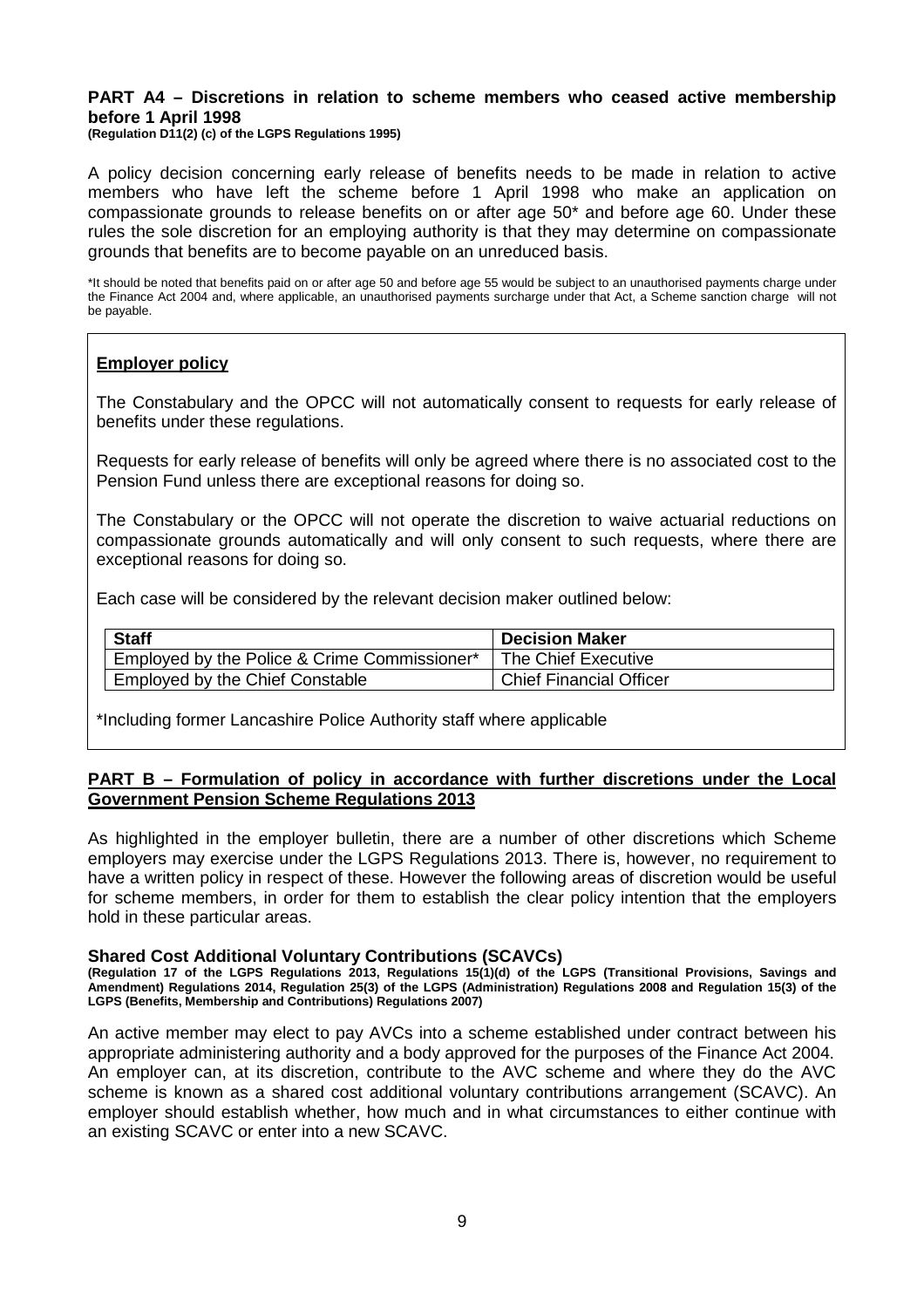# **Employer's policy**

Lancashire Constabulary and the OPCC have decided not to adopt a shared cost AVC scheme.

#### **Late transfer requests**

**(Regulation 100(6) and 22(7) and (8) of the LGPS Regulations 2013)** 

The Local Government Pension Scheme Regulations allow for the acceptance of transfer value payments into the fund (subject to the Pension Fund administering authorities approval) to enable members to transfer pension rights accrued prior to joining the scheme into the LGPS, and thereby count additional pension. This election should be made within 12 months of first joining the LGPS in the employment.

The discretion allowed under regulation 100(6) relates to the acceptance of transfers relating to non LGPS membership, where the member makes a request after the expiry of the first 12 months of joining the LGPS.

Previous LGPS rights are automatically aggregated unless an election to keep those accrued benefits separate is received. Regulations 22 (7) and (8) allow an employer to extend the 12 month time limit within which a Scheme member who has a deferred LGPS benefit in England or Wales following the cessation of employment (or cessation of a concurrent employment) to elect not to have the deferred benefits aggregated with their new LGPS employment (or on-going concurrent LGPS employment) if the member has not made an election to retain separate benefits within 12 months of commencing membership of the LGPS in the new employment (or within 12 months of ceasing the concurrent membership).

# **Employers policy**

Lancashire Constabulary & the OPCC will only allow a late transfer under these Regulations where the available evidence indicates that:

- no previous option was given to the member due to an administration error (e.g. service was declared but the transfer quotation was never provided); or
- there has been an administrative delay in processing the initial request that was received within the initial 12 months of active membership; or
- there are exceptional circumstances surrounding the case.

Decisions in relation to late transfers are delegated to the Head of Your Pension Service (i.e. the Head of the Lancashire Pension Service) with the exception of 'exceptional circumstances' cases, which are delegated to the relevant decision maker outlined below:

| <b>Staff</b>                                | <b>Decision Maker</b>          |
|---------------------------------------------|--------------------------------|
| Employed by the Police & Crime Commissioner | The Chief Executive            |
| Employed by the Chief Constable             | <b>Chief Financial Officer</b> |

Lancashire Constabulary & the OPCC will only allow a late election to retain separate benefits under these Regulations where the available evidence indicates that:

- the member made an election within 12 months of joining the LGPS but the election was not received by the Pension Fund administering authority (e.g. the election form was lost in the post); or
- the member had not been informed of the 12 month time limit due to an administration error; or
- the member has pre 1 April 2014 membership and the final pay in the former job is higher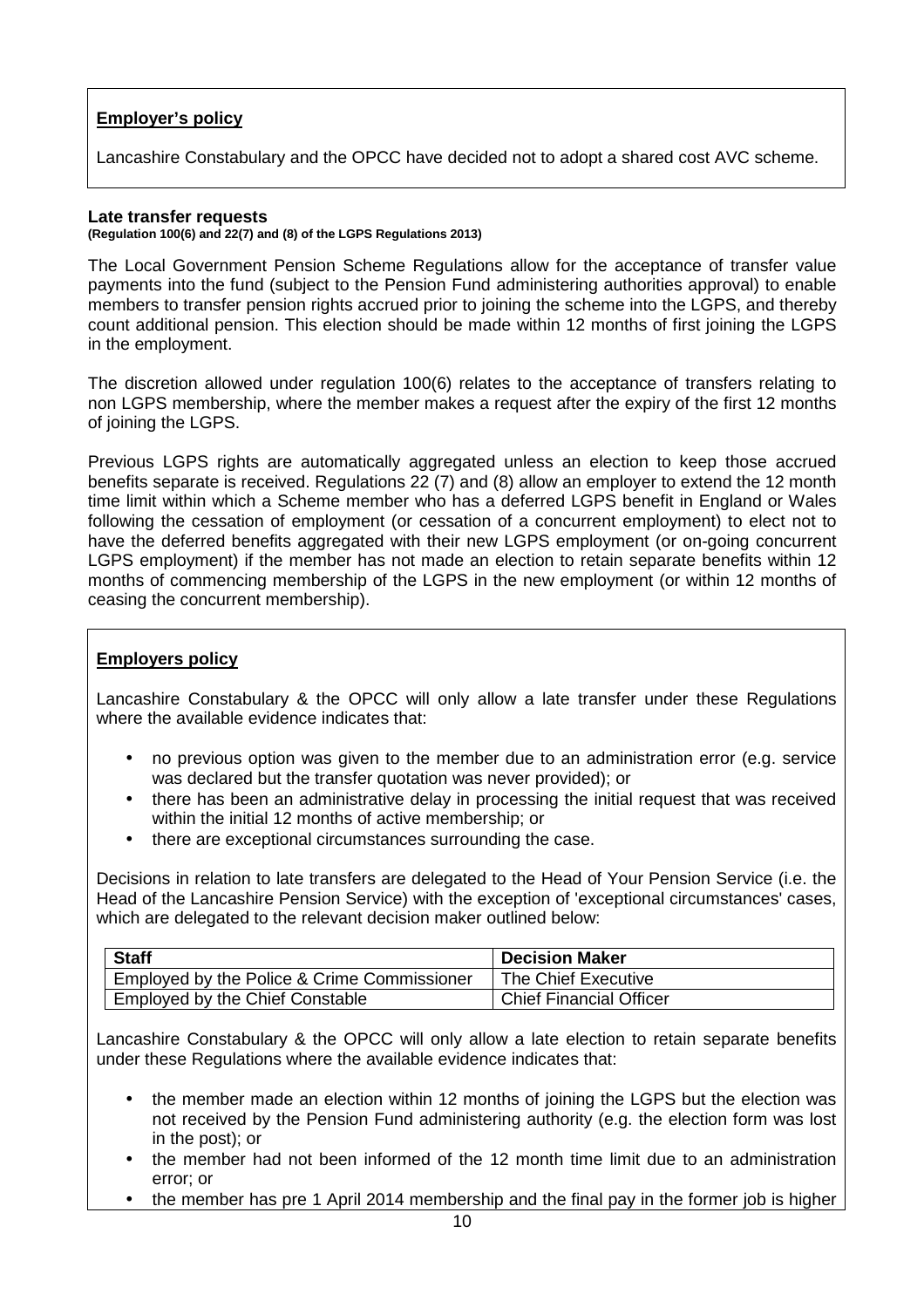(in real terms, after adding on inflation) than in the new job; or

• there are exceptional circumstances surrounding the case.

Decisions in respect of late elections to retain separate benefits are delegated to the relevant decision maker outlined below:

| <b>Decision Maker</b>          |
|--------------------------------|
| The Chief Executive            |
| <b>Chief Financial Officer</b> |
|                                |

#### **Contributions payable by active members (Regulation 9 and 10 of the LGPS Regulations 2013)**

An active member shall make contributions to the Scheme at the relevant contribution rate, from his pensionable pay, in each employment in which he is an active member. The contribution rate to be applied to his pensionable pay in any financial year is the rate determined by the employer with reference to the tiered contribution pay bands stated in the regulations.

Where there is a material change to a member's pensionable pay in the course of a financial year, the employer may re-determine the contribution rate to be applied.

# **Employers policy**

Lancashire Constabulary & the OPCC will determine contribution rate bandings on a monthly basis for all employees who are members of the LGPS, including casual workers.

Lancashire Constabulary & the OPCC will exclude non-contractual overtime in the calculation to determine employee contribution bandings.

# **Assumed Pensionable Pay**

**(Regulation 21(4) and (5) of the LGPS Regulations 2013)** 

Whether or not, when calculating assumed pensionable pay when a member:

- is on reduced contractual pay or no pay due to sickness or injury, or
- is absent during ordinary maternity, paternity or adoption leave or during paid additional maternity, paternity or adoption leave, or
- is absent on reserve forces service leave, or
- retires with a Tier 1 or Tier 2 ill health pension, or
- dies in service

to include in the calculation the amount of any 'regular lump sum payment' received by the member in the 12 months preceding the date the absence began or the ill health retirement or death occurred. A 'regular lump sum payment' is a payment for which the member's employer determines there is a reasonable expectation that such a payment would be paid on a regular basis.

# **Employer's policy**

Lancashire Constabulary & the OPCC will not include in the calculation of assumed pensionable pay any 'regular lump sum payment' received by the member in the 12 months preceding the date of absence where they are: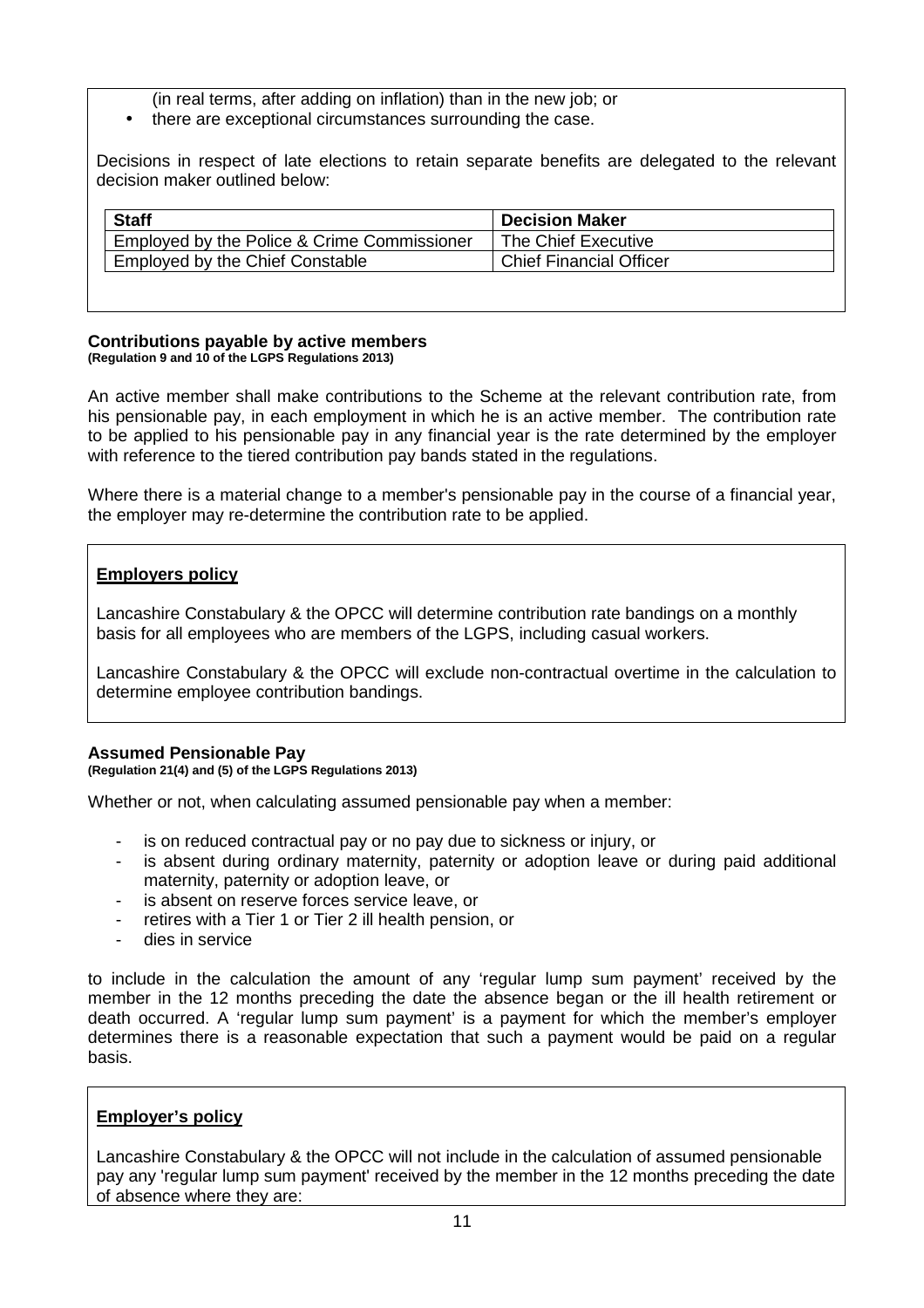- on reduced contractual pay or no pay due to sickness or injury; or
- absent during ordinary maternity, paternity or adoption leave or during paid additional maternity, paternity or adoption leave; or
- absent on reserve forces service leave.

A 'regular lump sum payment' will be included in the calculation of assumed pensionable pay where received by the member in the 12 months preceding their:

- retirement with a Tier 1 or Tier 2 ill health pension; or
- death in service.

### **PART C – Mandatory policy statement\* – Formulation of policy in accordance with:**

Regulation 7 of the Local Government (Early Termination of Employment) (Discretionary Compensation) (England and Wales) Regulations 2006

Regulation 26 of the Local Government (Early Termination of Employment) (Discretionary Compensation) (England and Wales) Regulations 2000

Regulation 14 of the Local Government (Discretionary Payments) (Injury Allowances) Regulations 2011

\*The mandatory requirements for a written policy under these regulations do not extend to employers whose employees are members of the LGPS by virtue of an admission agreement however as the provisions still apply it would be deemed appropriate for a policy statement to be in place

#### **PART C1 – Discretions in relation to the Local Government (Early Termination of Employment) (Discretionary Compensation) (England and Wales) Regulations 2006**

#### **Redundancy and Compensation Payments**

**(Regulation 5 and 6 of the Local Government (Early Termination of Employment) (Discretionary Compensation) (England and Wales) Regulations 2006)** 

These regulations provide a discretionary power to award a one-off lump sum payment of up to 2 years pay (104 weeks), inclusive of any redundancy payment made. This applies to any member who terminates their employment on the grounds of redundancy, efficiency or in the case of a joint appointment (not job shares) where termination arises because the other holder of the joint appointment has left it.

The provisions apply to all employees who are eligible for participation in the Local Government Pension Scheme, whether or not they are current members of the scheme.

There is also a discretionary power to waive the weekly pay ceiling placed on statutory redundancy payments and to calculate, instead, on pay up to the actual week's pay.

#### **Employer's policy**

The Redundancy Toolkit of the Management of Change policy outlines the arrangements for redundancy. The provisions are summarised below:

#### **Statutory Compensation**

Any employee whose service is terminated because of redundancy after at least 104 weeks reckonable service is entitled to a lump sum redundancy payment. This payment will be calculated in accordance with the terms of the Employment Rights Act 1996, and the Redundancy Payments (Local Government) (Modification) Order 1983, and subsequent Modification Orders,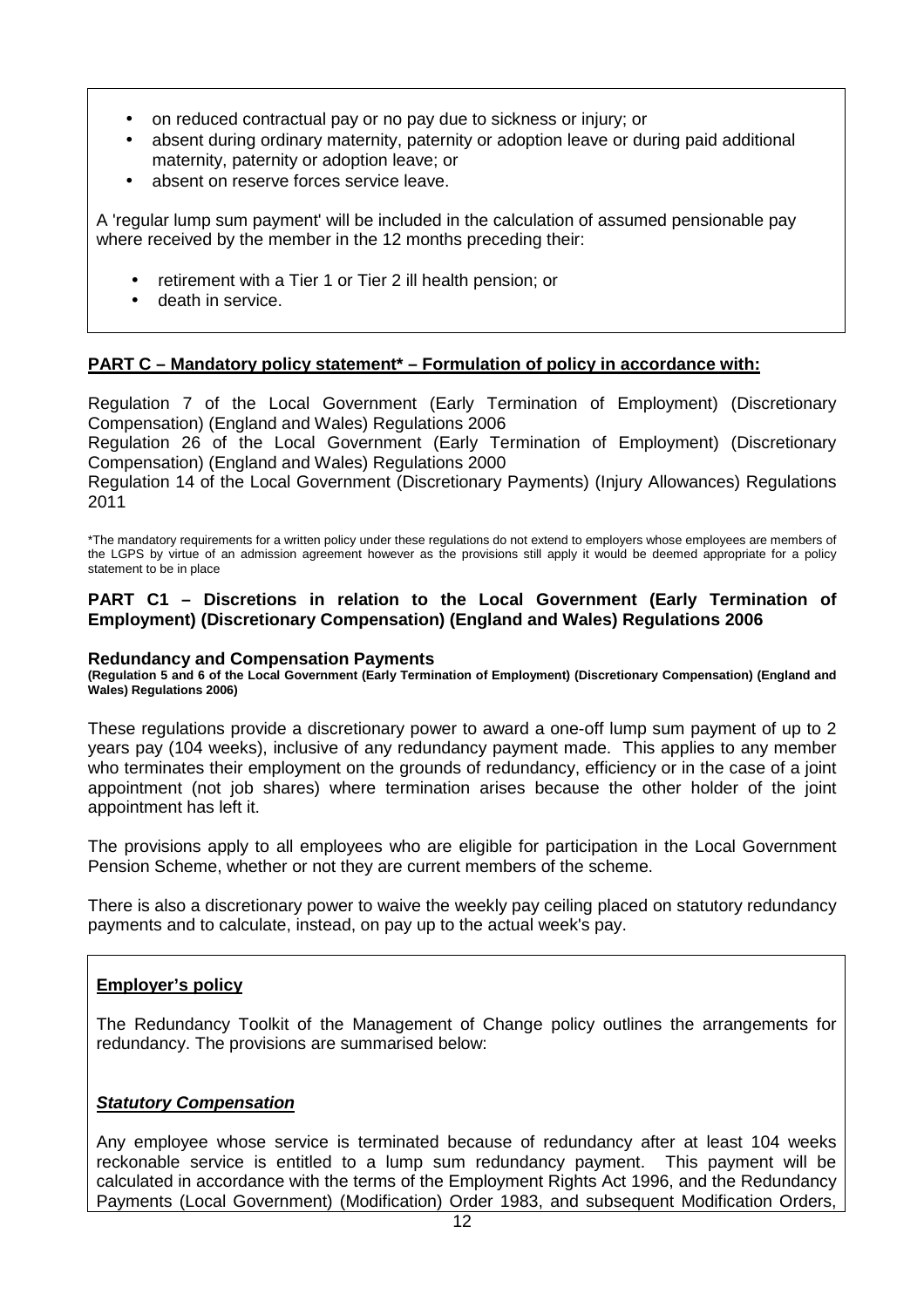except that the statutory maximum pay limit as prescribed from time to time will not apply.

Reckonable service will be the aggregation of all continuous service with the organisation and other related service defined within the Modification Orders. The payment will be related to reckonable service (up to a maximum of 20 years). The statutory entitlements, correct at the time of approval of this tool kit, are based on the following scales:

| Completed year of reckonable service | <b>Statutory entitlement</b> |
|--------------------------------------|------------------------------|
| From age 41 onwards                  | 1.5 weeks pay                |
| From age $22 - 40$                   | 1 weeks pay                  |
| Up to age 21                         | 0.5 weeks pay                |

### Local/ organisation compensation

Redundancy pay will be calculated using the employees 'actual salary' for the purposes of the redundancy calculation and will include all contractual payments/allowances)

The statutory compensation (based on the statutory entitlements, correct at the time of the approval of this toolkit – see above) will be enhanced by a multiplying factor of 2.2 for example:

### • **Statutory Compensation**

Employee age 39 with 5 years service = 5 yrs  $x$  1 = 5 weeks pay

### • **Local/ Organisational Compensation**

Employee age 39 with 5 years service = statutory (5)  $\times$  2.2 = 11 weeks pay

### • **Exceptional Circumstances**

(change linked to significant budget cuts)

In the exceptional circumstances where the organisation considers it appropriate, the organisation may seek to increase the 'multiplying factor'. This is most likely when the organisation is seeking volunteers for redundancy. The decision to increase the multiplying factor will be taken by the Management Board. The maximum multiplier that is permitted is 3.46.

In addition to the above redundancy provisions, the employer will not apply its discretion to make an additional severance payment where employment is terminated early on the grounds of business efficiency. The Release in the Interest of Efficiency Policy provisions are summarised below:

# **Release in the Interest of Efficiency**

Release in the Interest of the Efficiency of Service provides the opportunity for the organisation to permit an employee to be retired from the organisation and take early payment of their pension with no reduction in pension benefits. Individuals must be aged at least 55.

Where an individual is retired before they have attained the Local Government Pension Scheme retirement age there will be a cost to the organisation.

However, where there are organisational reasons to approve the early retirement, it is for managers to make the case, and articulate the benefits to the organisation.

In exceptional circumstances, the organisation may also pay an additional compensation payment. However, this is unlikely to be the norm and will only apply where the organisational benefits and justification are clear.

The benefits to the organisation (some of which may not be direct financial savings) must be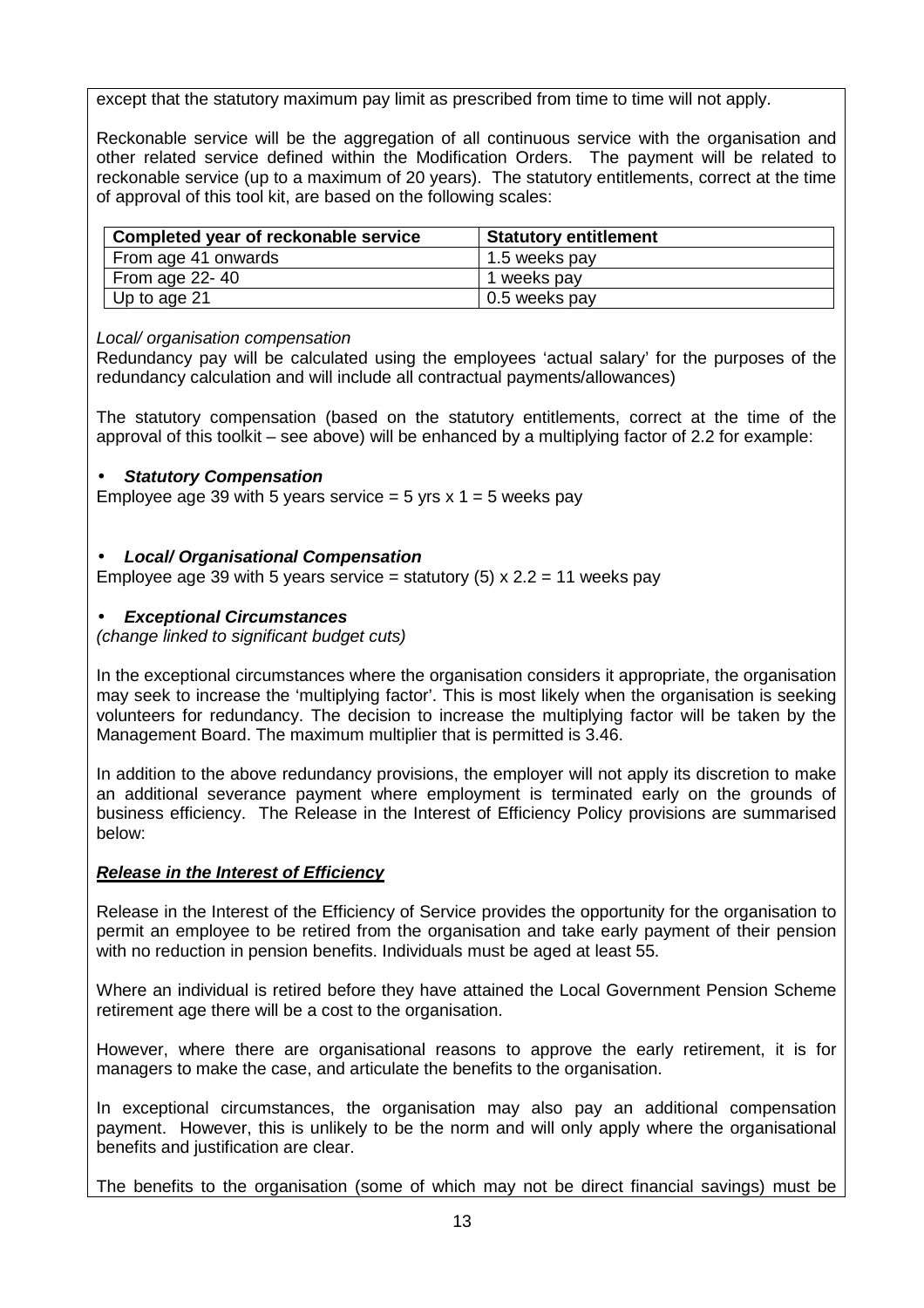sufficient to justify the cost of the early retirement, and should be recoverable within 5 years, or by the individual's normal retirement age, whichever is the earlier.

In the first instance an HRP professional will seek advice from HQ HRP regarding the suitability of the request. Where appropriate, HQ HRP will obtain the relevant pensions quotations. Requests for Release in the Interest of Efficiency of Service should be submitted via an HRP professional. The Head of Human Resources and Payroll will make a recommendation to the Chief Financial Officer. Ultimately the decision to approve the Early Release of an individual from the organisation rests with the relevant decision maker outlined below:

| The Chief Executive            |
|--------------------------------|
| <b>Chief Financial Officer</b> |
|                                |

#### **PART C2 – Discretions in relation to the Local Government (Early Termination of Employment) (Discretionary Compensation) (England and Wales) Regulations 2000**

#### **Redundancy and Compensatory Added Years payments**

**(Regulation 17,19,21 and 25 of the Local Government (Early Termination of Employment) (Discretionary Compensation) (England and Wales) Regulations 2000)** 

Prior to the 2006 discretionary regulations employers could award employees additional service following a redundancy or efficiency retirement where that employee was over age 50. Although this facility is no longer available to current active employees, there are still discretionary decisions to be made in respect of employees who are already in receipt of additional service. These include:

- How to apportion any surviving spouses' or civil partners' annual compensatory added years payment where the deceased person is survived by more than one spouse or civil partner.
- How the annual added years will be apportioned amongst any eligible children.
- Whether, in respect of the spouse of a person who ceased employment before 1 April 1998 and where the spouse or civil partner remarries, enters into a new civil partnership or cohabits after 1 April 1998, the normal pension suspension rules should be ignored i.e. whether the spouse's or civil partner's annual compensatory added years payments should continue to be paid or if the authority's policy is to apply the normal suspension rules, whether the spouse's or civil partner's annual compensatory added years payment should be reinstated after the end of the remarriage, new civil partnership or cohabitation.
- Whether and to what extent to reduce or suspend the member's annual compensatory added years payment during any period of re-employment in local government and how to reduce the member's annual compensatory added years payment following the cessation of a period of re-employment in local government.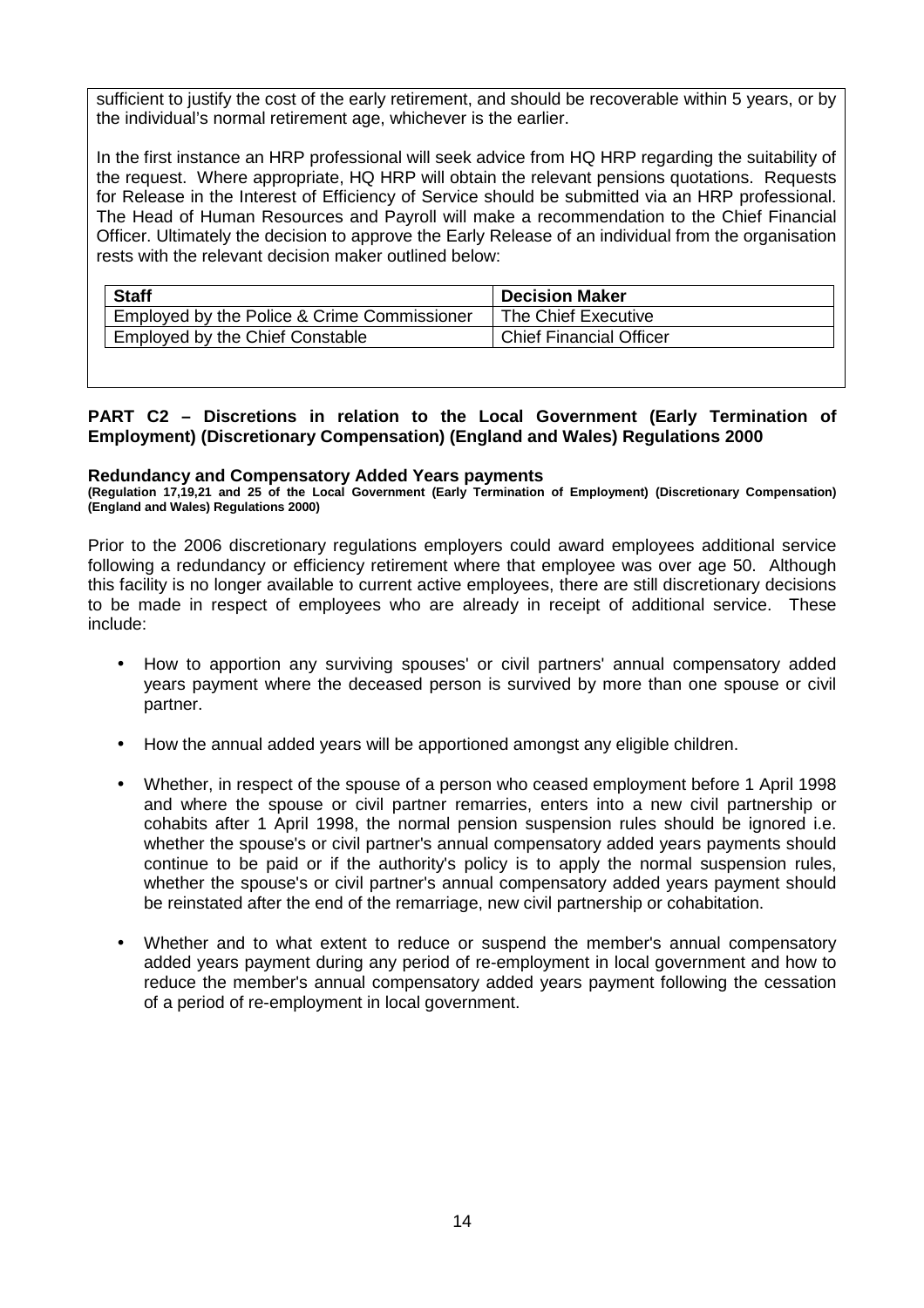# **Employer's policy**

Lancashire Constabulary and the OPCC will:

- Divide equally any surviving spouse's annual compensatory added years payment where the deceased person is survived by more than one spouse or civil partner.
- Divide equally the annual added years amongst any eligible children.
- Reinstate the spouse's or civil partner's annual compensatory added years payment after the end of the remarriage, new civil partnership or cohabitation (in respect of the spouse of a person who ceased employment before 1 April 1998 and where the spouse or civil partner remarries, enters into a new civil partnership or cohabits after 1 April 1998).
- Look at the benefits and suspend or reduce the member's annual compensatory added years payment during any period of re-employment in local government dependent upon how much the member is earning. A reduction or suspension of pension would take place where the amount of new earnings together with the pension in payment exceeded the annual rate of pay on leaving the first employment, with appropriate adjustments made for the effects of index linking to salary and pension benefits.

The member's annual compensatory added years payment following cessation of a period of re-employment in local government will be adjusted to ensure that the member has not exceeded the membership that would have been accrued in their first employment had they continued in employment until age 65.

### **PART C3 – Discretions in relation to the Local Government (Discretionary Payments) (Injury Allowances) Regulations 2011**

#### **Injury Allowance payments**

**(Regulations 3 to 7 of the Local Government (Discretionary Compensation) (Injury Allowances) Regulations 2011)** 

Under the Local Government (Discretionary Payments) (Injury Allowances) Regulations 2011 Scheme employers must formulate, publish and keep under review a policy on:

a) whether or not to make an injury award to those who sustain an injury or contract a disease as a result of anything they were required to do in performing the duties of their job and in consequence of which they:

- suffer a reduction remuneration, or
- cease to be employed as a result of an incapacity which is likely to be permanent and which was caused by the injury or disease, or
- die leaving a surviving spouse, civil partner or dependant, and

b) if the Scheme employer has a policy to make such payments, how it will determine the amount of injury allowance to be paid

#### **Employer's policy**

Lancashire Constabulary and the OPCC has determined that it will not grant any awards under this regulation.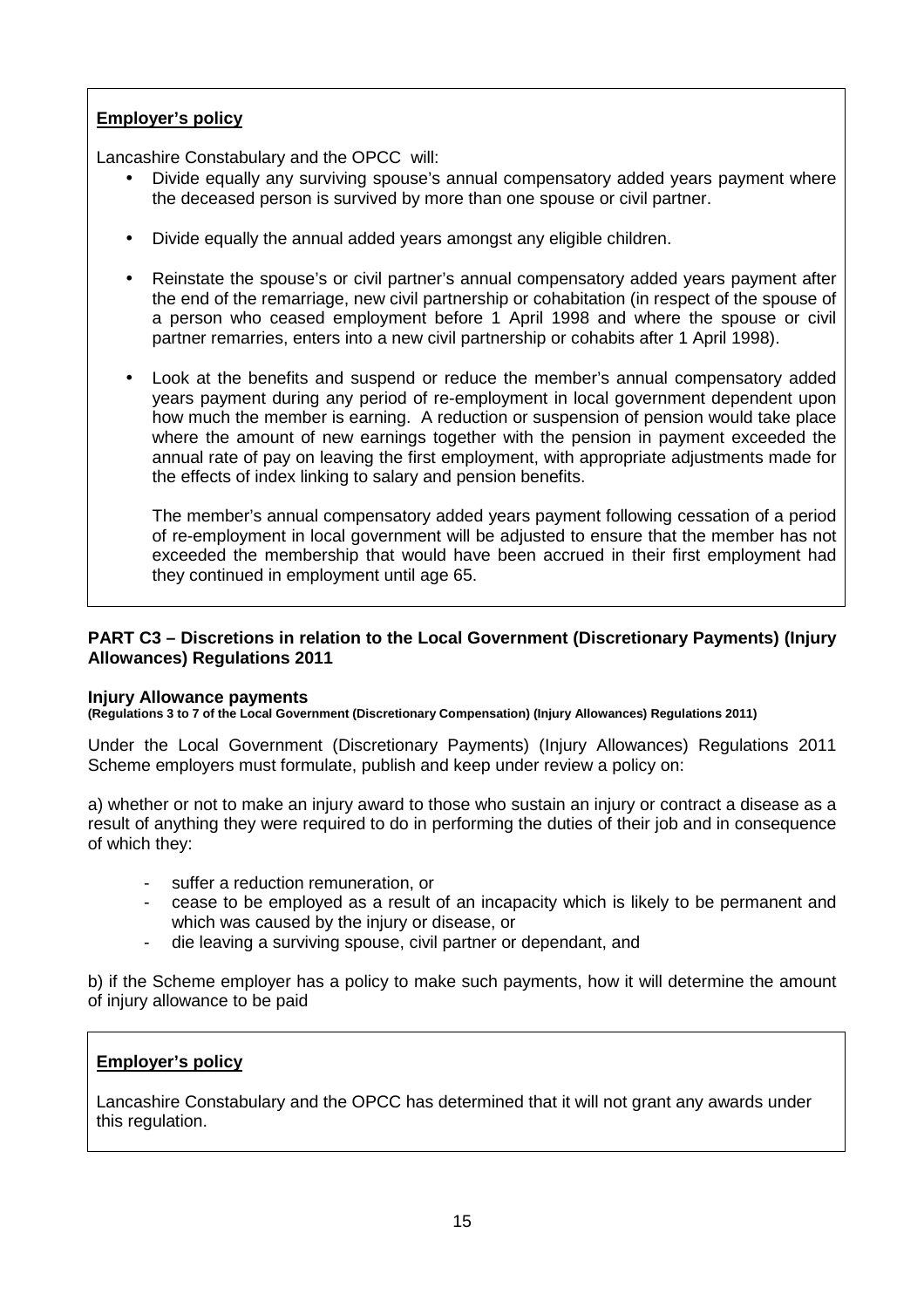### **Declaration**

It is understood that the above discretions are applicable to all eligible members of the Scheme. In respect of the mandatory policy requirements, a written statement should be published indicating the policy which is being applied by that employer in the exercise of its functions. A copy of the scheme employer's policy decisions should be sent to Your Pension Service within one month of the date the policy is revised.

Any change to the discretions exercised under the LGPS Regulations can take immediate effect from the date the Scheme employer agrees the change.

Any change to the discretions exercised under the Discretionary Compensation Regulations 2000, the Discretionary Compensation Regulations 2006 or the Injury Allowances Regulations 2011 cannot take effect until one month after the date the Scheme employer publishes a statement of its amended policy.

#### **The policies made above:**

- i. Must have regard to the extent to which the exercise of the discretions could lead to a serious loss of confidence in the public service;
- ii. Will not be used for any ulterior motive;
- iii. Will be exercised reasonably;
- iv. Will only be used when there is a real and substantial future benefit to the employer for incurring the extra costs that may arise;
- v. Will be duly recorded when applied.

#### **Signed on behalf of the Employing Authority:**

**Name in Block Capitals:** 

**Position:** 

**Employing Authority:** 

**Date:** 

**Signed on behalf of the Employing Authority:** 

**Name in Block Capitals:** 

**Position:** 

**Employing Authority:** 

**Date:**